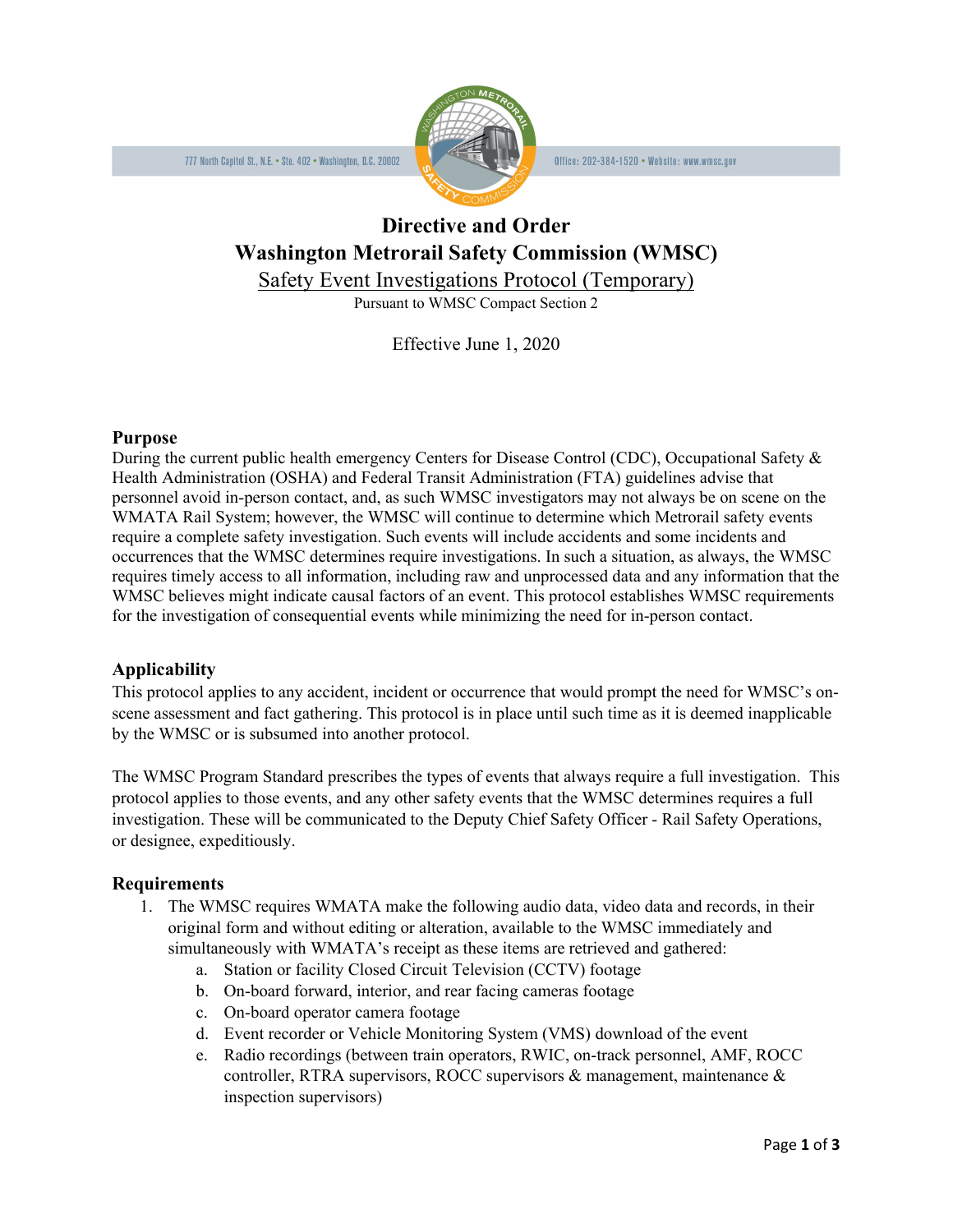- f. Telephone recordings
- g. Ambient recordings within the ROCC or other facilities
- h. CCTV footage of the ROCC floor
- i. Track diagram showing interlockings and track circuits in the area of the event
- j. AIMs data including:
	- i. Presence of work zones
	- ii. Condition of traction power breakers
	- iii. Signal aspects and switch positions
	- iv. Request or use of Stop & Proceed (Rule 3.79)
- k. First Responder interactions:
	- i. Request for fire & rescue support via 911
	- ii. First Responder sequence of events
- l. Train control room information
- m. Most recent inspection reports (track, vehicles, systems)
- n. Most recent maintenance, overhaul, or repair records (track, vehicles, systems)
- o. Most recent Engineering Modification Instructions
- p. Post incident drug and alcohol test results
- q. Sleep apnea program status for employees involved in safety event
- r. Work/rest history for preceding seven days for employees involved in safety event
- s. Phone records for WMATA issued cellphones and private cell phones for employees involved in safety event
- t. Results of fatigue risk interview and analysis for employees involved in safety event
- 2. The WMSC requires WMATA set up and make available to WMSC to participate remotely in interviews of following personnel
	- a. Train operator interview(s)
	- b. ROCC controller(s) interview
	- c. RTRA supervisor(s) interview
	- d. RWIC interview(s)
	- e. Additional on-track personnel interviews
	- f. Car mechanic interview(s)
	- g. Fire Liaison and other Office of Emergency Management personnel interviews
- 3. The WMSC requires WMATA photograph:
	- a. Event scene
	- b. Damaged vehicles, damaged assets & damaged infrastructure
	- c. Interior of damaged vehicles, assets, and infrastructure
	- d. Close up photography of victim injuries
	- e. Status of breakers in operator cab
	- f. Operator cab details including console, seating and floors
- 4. The WMSC will require WMATA to furnish these photographs to the WMSC for review

### **Release of vehicles and equipment from event scene**

The WMSC requires WMATA to seek, receive, and acknowledge approval from the WMSC prior to:

- 1. Removal of damaged vehicles, assets, and infrastructure from the event scene
- 2. Disassembly of damaged vehicles for engineering assessments
- 3. Performing repairs on damaged assets and infrastructure
- 4. Restoration of service